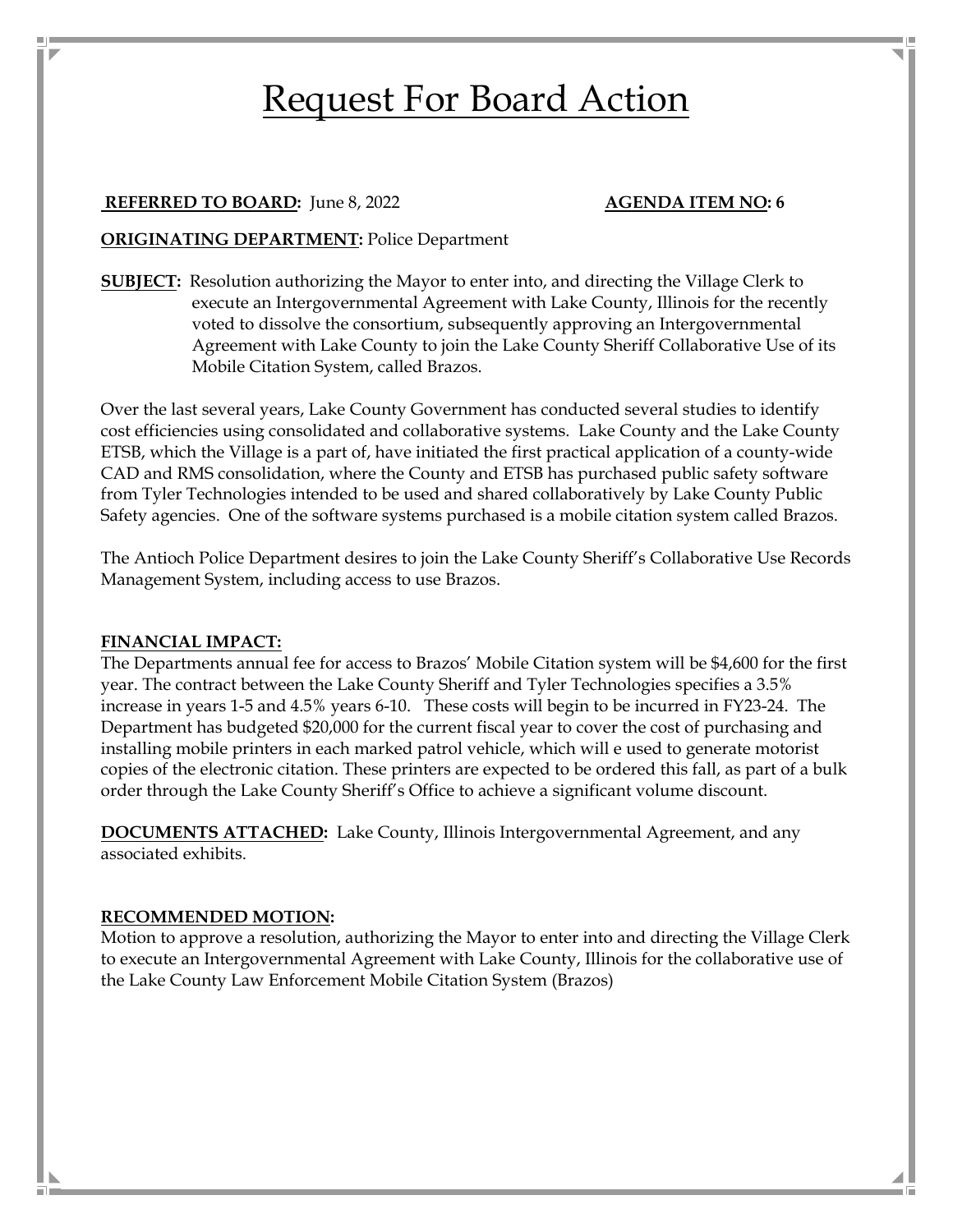#### *Village of Antioch, Illinois*

# **RESOLUTION NO. 22-**

## **A RESOLUTION AUTHORIZING THE EXECUTION OF AN INTERGOVERNMENTAL AGREEMENT WITH LAKE COUNTY, ILLINOIS FOR THE COLLABORATIVE USE OF THE LAKE COUNTY MOBILE CITATION SYSTEM**

**WHEREAS,** the Village of Antioch (the "Village") is an Illinois non-home rule municipality organized and operating under the Illinois Municipal Code (65 ILCS 5/1, et seq.) and Lake County, Illinois (the "County") is a local unit of government, organized pursuant to the Constitution of the State of Illinois; and

**WHEREAS**, the Village Mayor (the "Mayor") and the Village Board of Trustees (the "Village Board", and together with the Mayor, the "Corporate Authorities") are committed to the efficient operation of government; and

**WHEREAS,** as part of a collaborative process through which 21 municipalities and law enforcement entities sought a provider for a variety of law enforcement software solutions, the County, in conjunction with the Lake County Sheriff (the "Sheriff'), contracted with Tyler Technologies ("Tyler") to license and support a law enforcement mobile citation system, which carries a brand name of "Brazos," (the "License Agreement"); and

**WHEREAS,** the License Agreement provides any agency within the geographic boundaries of Lake County, Illinois, with the right to acquire a site license for the Records, Field Reporting, Corrections and Brazos software; and

**WHEREAS,** the Village desires for its Police Department to use the records management system for creating, reporting and maintaining law enforcement records, and is willing to pay its proportionate share of the cost for the use and maintenance of the system; and

**WHEREAS,** the Village's use and maintenance of the records management system will be governed by the terms set forth in the proposed Intergovernmental Agreement (the "Agreement") with the County, which is attached to this Resolution as **Exhibit A**; and

**WHEREAS,** the County and Municipality are authorized to enter into this Agreement under the Intergovernmental Cooperation Act (5 ILCS 220/1-220/8);

NOW THEREFORE, BE IT RESOLVED by the Mayor and Board of Trustees of the Village of Antioch, Lake County, Illinois, as follows:

**SECTION 1: Incorporation.** The recitals above are incorporated by reference into this Section and made a part hereof as material and operative provisions of this Resolution.

**SECTION 2: Approval.** The Corporate Authorities approve the Agreement attached hereto as **Exhibit A** and authorize the Mayor, or his designee, to enter into and execute the Agreement, or any modifications thereof approved by the Mayor and the Village Attorney, and such other documents as are